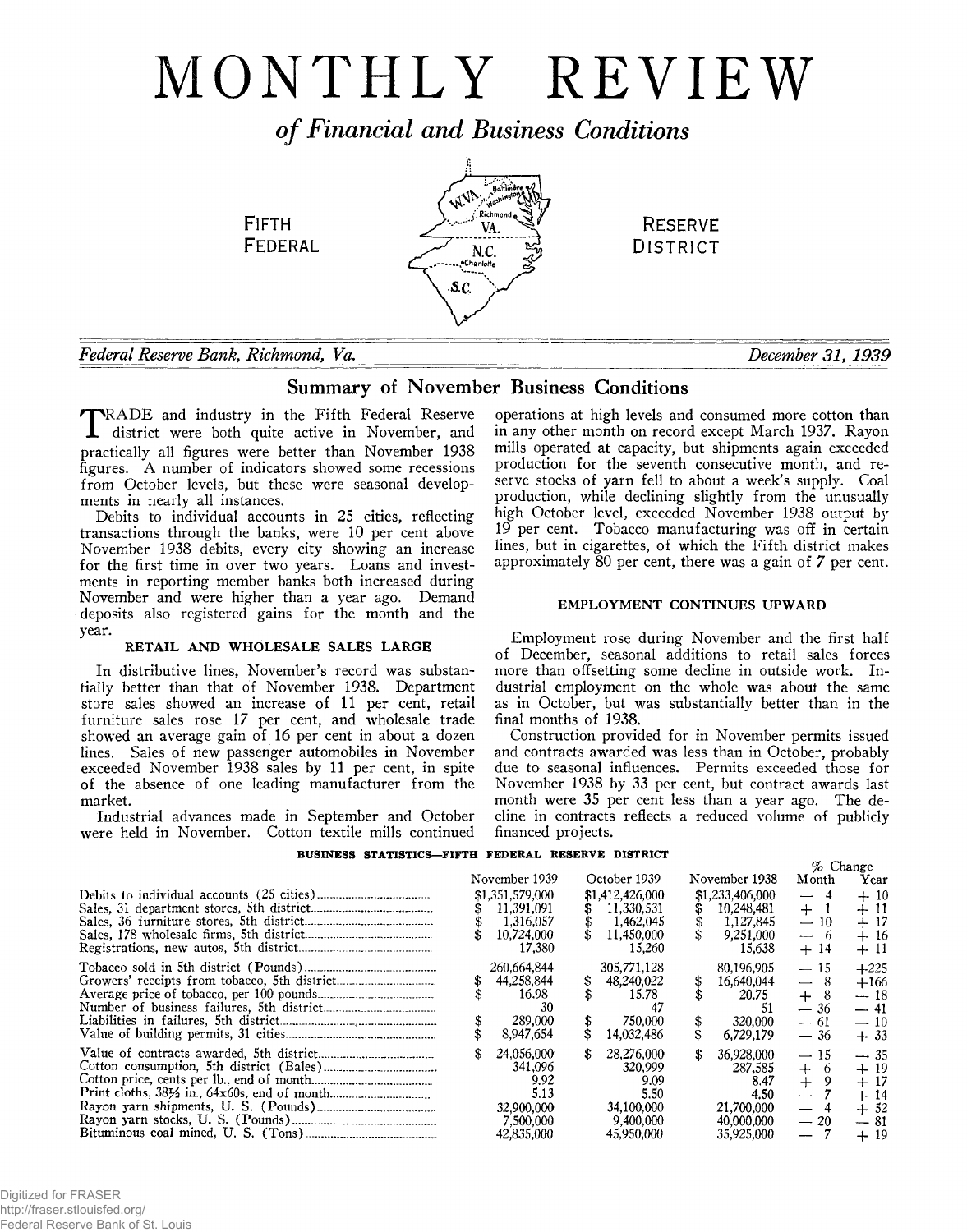# **GOVERNMENT SECURITY HOLDINGS FURTHER REDUCED**

**The Reserve System further reduced Government security holdings between November 15 and December 15, and accordingly holdings at the Richmond bank declined by \$5,158,000. Circulation of Federal Reserve notes, on the contrary, rose by \$5,170,000 during the same period, a seasonal increase, and cash reserves also increased moderately. Member bank reserve deposits were practically the same at mid-December as a month earlier.**

#### **RESERVE BANK STATEMENT ITEMS Fifth District**

|                                                                                                                                                                       | 000 omitted                             |                                      |                                    |  |  |
|-----------------------------------------------------------------------------------------------------------------------------------------------------------------------|-----------------------------------------|--------------------------------------|------------------------------------|--|--|
| <b>ITEMS</b>                                                                                                                                                          | Dec. 15                                 | Nov. 15                              | Dec. 15                            |  |  |
|                                                                                                                                                                       | 1939                                    | 1939                                 | 1938                               |  |  |
| Discounts held $\ldots, \ldots, \ldots, \ldots, \ldots$<br>Open market paper<br>Industrial advances $\ldots \ldots \ldots \ldots$<br>Fovernm.nt sccurities $\ldots$ , | \$<br>109<br>208<br>0<br>950<br>129,904 | 256<br>\$<br>142<br>1.007<br>135,062 | 157<br>s<br>24<br>1.485<br>120,321 |  |  |
| Total earning assets                                                                                                                                                  | \$131,171                               | \$136,467                            | \$121.987                          |  |  |
| Circulation of Fed. Res. notes                                                                                                                                        | 230.718                                 | 225,548                              | 209.172                            |  |  |
| Members' reserve deposits                                                                                                                                             | 279.816                                 | 279.791                              | 223.376                            |  |  |
| Cash reserves                                                                                                                                                         | 426,704                                 | 417,333                              | 376,240                            |  |  |
| Reserve ratio                                                                                                                                                         | 76.58                                   | 75.94                                | 76.59                              |  |  |

# **LOANS AND INVESTMENTS RISE**

**At 41 regularly reporting member banks in 12 Fifth district cities, both loans and investments rose between November 15 and December 13, and there was also a seasonal increase in cash in vaults. Demand deposits rose during the period, but time deposits declined. Time deposits usually decline somewhat during the holiday shopping season.**

#### **SELECTED ITEMS—41 REPORTING BANKS**

| <b>Fifth District</b>                                 |                 |                 |                 |  |
|-------------------------------------------------------|-----------------|-----------------|-----------------|--|
|                                                       | 000 omitted     |                 |                 |  |
| <b>ITEMS</b>                                          | Dec. 13<br>1939 | Nov. 15<br>1939 | Dec. 14<br>1938 |  |
| Loans and discounts                                   | \$264.576       | \$260.721       | \$242.824       |  |
| Investments in securities                             | 449.111         | 437.513         | 426.905         |  |
| Reserve bal. with $F. R. bank$                        | $-192.636$      | 185.381         | 149.180         |  |
|                                                       | 24,813          | 20.406          | 21.492          |  |
| Demand deposits $\dots\dots\dots\dots\dots\dots\dots$ | 540,913         | 535.113         | 476.614         |  |
| Time deposits                                         | 196,702         | 201.392         | 195,305         |  |
| Money borrowed                                        |                 |                 |                 |  |

#### **MUTUAL SAVINGS DECLINE SEASONALLY**

**In keeping with seasonal trend, deposits in 10 mutual savings banks in Baltimore declined last month from \$220,944,398 on October 31 to \$220,910,601 on November 30, but on the later date were above deposits totaling \$218,613,489 on November 30, 1938.**

# **EMPLOYMENT CONTINUES UPWARD**

**The number of workers employed in the Fifth district increased in late November and the first half of December, but most of the increase was a temporary seasonal one caused by additions to employees in retail outlets to handle the holiday trade. Many stores carrying holiday goods practically double their workers in December, and this year these additions more than offset some seasonal decline in workers engaged on outside projects. Industrial plants in November either increased operations further or held at recent levels, and coal mining on a daily basis was at approximately the high rate of October. The following figures, compiled for the most part by the Bureau of Labor Statistics, show the** trends of employment and payrolls in the Fifth district from October to November:

**Percentage change from**

| <b>STATES</b>                                                             | Oct. 1939 to Nov. 1939<br>in number<br>on payroll          | in amount<br>of payroll                                                              |
|---------------------------------------------------------------------------|------------------------------------------------------------|--------------------------------------------------------------------------------------|
| Maryland<br>Virginia<br>West Virginia<br>North Carolina<br>South Carolina | $+1.5$<br>$+ 0.4$<br>$+ 0.4$<br>$+3.8$<br>$+1.2$<br>$+3.0$ | $+1.3$<br>$+ 0.3$<br>$+ 1.5$<br>$\frac{1}{4}$ $\frac{6}{2}$ $\frac{9}{2}$<br>$+ 6.0$ |

### DEBITS SHOW SEASONAL DECLINE

Debits to individual accounts in November were 4 per cent below October, but exceeded those for November 1938 by 10 per cent. November debits are usually smaller than those in October, partly because October is a longer month and partly because many quarterly payments also are made. In comparison with November 1938 figures, every reporting city showed higher figures for November 1939, the first time all cities increased since April 1937.

# **DEBITS TO INDIVIDUAL ACCOUNTS**

**Fifth District**

|                            |              |               | 000 omitted  |                                          |                |
|----------------------------|--------------|---------------|--------------|------------------------------------------|----------------|
| <b>CITIES</b>              | Nov.<br>1939 | Oct.<br>1939  | Nov.<br>1938 | $%$ of Change<br>Month                   | Year           |
| Marvland                   |              |               |              |                                          |                |
| Baitimore<br>.             | 354,795<br>S | \$<br>386,664 | s<br>319.818 | - 8                                      | $+11$          |
| Cumberland<br>.            | 8,509        | 8.859         | 7,356        | $-4$                                     | $+16$          |
| Hagerstown<br>$\ldots$ .   | 8.541        | 9,571         | 8.203        | $-11$                                    | $+4$           |
| Dist. of Col.              |              |               |              |                                          |                |
| Washington                 | 263,313      | 277.873       | 257,738      | - 5                                      | $+2$           |
| Virginia                   |              |               |              |                                          |                |
| Danville $\dots\dots\dots$ | 19,735       | 14,484        | 15,734       | $+36$                                    | $+25$          |
| $Lynchburg \ldots$ .       | 15,121       | 14,767        | 14,273       | $+$<br>- 2                               | - 6<br>$^{+}$  |
| Newport News               | 11.600       | 11.985        | 9,020        | $-3$                                     | $+29$          |
| Norfolk<br>.               | 52.022       | 52,433        | 47,739       | 1<br>$\overline{\phantom{0}}$            | $+$ 9          |
| Portsmouth<br>1.1.1.1      | 4,578        | 4,188         | 4,246        | $^{+}$<br>9                              | -8<br>$^{+}$   |
| Richmond<br>.              | 186,398      | 187.297       | 165,934      | 0                                        | $+12$          |
| Roanoke<br>.               | 28,182       | 27.452        | 25.856       | 3<br>┿                                   | -9<br>$+$      |
| West Virginia              |              |               |              |                                          |                |
| Charleston<br>1.1.1.1.1    | 52,200       | 50,880        | 46.024       | $^{+}$<br>-3                             | $+13$          |
| Huntington<br>.            | 18,024       | 18,902        | 16.302       | 5<br>$\overline{\phantom{0}}$            | $+11$          |
| Parkersburg                | 9.480        | 10.794        | 9.304        | $-12$                                    | $+2$           |
| North Carolina             |              |               |              |                                          |                |
| Asheville                  | 11,855       | 13,006        | 11,670       | -9<br>$\overbrace{\phantom{1232211}}$    | -1-2           |
| Charlotte                  | 66,978       | 71.940        | 55,111       | $\rightarrow$<br>7                       | $+22$          |
| Durham                     | 40,469       | 44,114        | 36.482       | $\overline{\phantom{0}}$<br>8            | $+11$          |
| Greensboro                 | 22.802       | 19,879        | 18.091       | $+15$                                    | $+26$          |
| Raleigh                    | 43,386       | 45,851        | 40.951       | — 5                                      | - 6<br>┿       |
| Wilmington $\ldots$ .      | 10.997       | 11.571        | 10,258       | -5<br>$\overline{\phantom{0}}$           | 7<br>$^{+}$    |
| Winston-Salem<br>$\sim$    | 45,559       | 45,857        | 43,596       | $\overline{\phantom{0}}$<br>$\mathbf{1}$ | - 5<br>$+$     |
| South Carolina             |              |               |              |                                          |                |
| Charleston<br>.            | 17.760       | 22,662        | 16.458       | $-22$                                    | $+$ 8          |
| Columbia<br>.              | 28,338       | 26,277        | 25,354       | $+8$                                     | $+12$          |
| Greenville<br>.            | 19,711       | 22,104        | 18,392       | $^{\mathrm{-11}}$                        | $\tau$<br>$^+$ |
| Spartanburg<br>.           | 11,226       | 13,016        | 9.496        | $-14$                                    | $+18$          |
| District Totals            | \$1,351,579  | \$1,412,426   | \$1,233,406  | $-4$                                     | $+10$          |
|                            |              |               |              |                                          |                |

# INSOLVENCIES AND LIABILITIES DECLINE

Commercial failures in the Fifth district and the United States were reported by *Dun & Bradstreet* as follows:

| <b>PERIODS</b>                    | Number of Failures |        |                | Total Liabilities |
|-----------------------------------|--------------------|--------|----------------|-------------------|
|                                   | District U.S.      |        | $\bf District$ | U.S.              |
| November $1939$                   | 30                 | 886    | \$289,000      | \$11,877,000      |
| October $1939$                    | 47                 | 916    | 750.000        | 16,140,000        |
| November $1938$                   | 51                 | 984    | 320.000        | 12,302,000        |
| 11 Months, $1939, \ldots, \ldots$ | 509                | 10.899 | \$5,817,000    | \$156,511,000     |
| 11 Months, $1938$                 | 591                | 11.961 | 7.118.000      | 209,977,000       |

# AUTO SALES CONTINUE TO RISE

Sales of 1940 automobiles rose further in November, in spite of the virtual absence of one of the leading manufacturers from the market. Registrations of new passenger cars in the Fifth district in November were 14 per cent above October registrations, and 11 per cent higher than those in November 1938. New cars have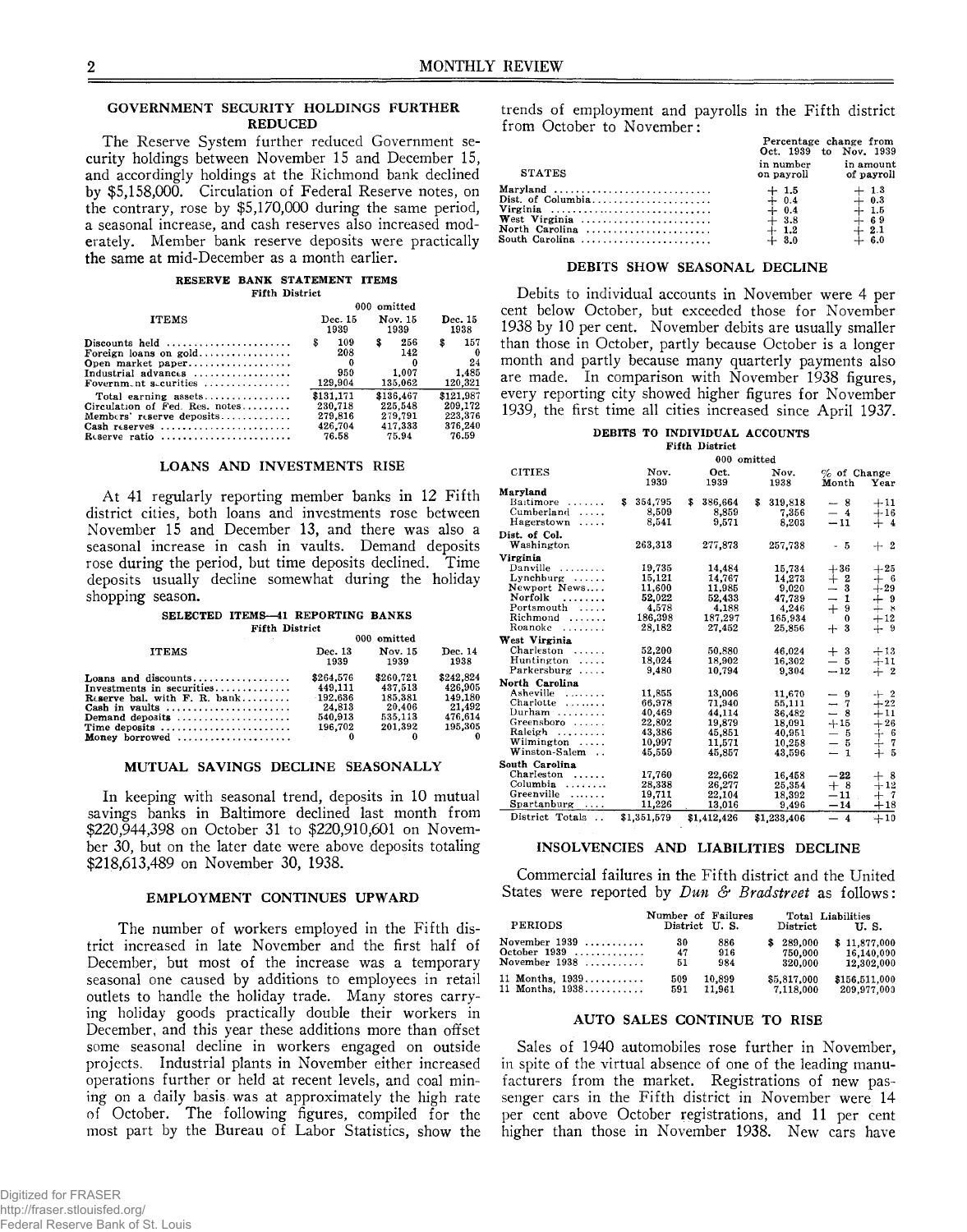sold in such numbers that used cars traded in are beginning to burden some dealers, although the market for used cars has also been relatively good. The following registration figures on new cars were furnished by *R. L. Polk & Co.:*

# **REGISTRATION OF NEW PASSENGER CARS— NUMBER**

| <b>STATES</b>             | Nov.<br>1939 | Nov.<br>1938 | op,<br>Change                   | 1939    | 11 Months 11 Months<br>1938 | %<br>Change |
|---------------------------|--------------|--------------|---------------------------------|---------|-----------------------------|-------------|
| $Maryland \ldots$ .       | 3.627        | 3.102        | $+17$                           | 35.693  | 23.904                      | $+49$       |
| Dist. of Col. $\ldots$    | 2.109        | 2.123        | $-$                             | 23,521  | 15.801                      | $+49$       |
| Virginia<br>.             | 3.677        | 2,985        | $+ 23$                          | 38.342  | 27,438                      | $+40$       |
| West Virginia             | 2.056        | 1.739        | $+18$                           | 20,808  | 14.726                      | $+41$       |
| No. Carolina<br>$\ddotsc$ | 3.394        | 3.586        | - 5<br>$\overline{\phantom{a}}$ | 40.714  | 28.155                      | $+45$       |
| So. Carolina<br>$\cdots$  | 2,517        | 2,103        | $+20$                           | 23,005  | 13,755                      | $+67$       |
| District<br>.             | 17.380       | 15.638       | $+11$                           | 182,083 | 123,779                     | $+47$       |

# BOTH PERMITS AND CONTRACTS DECREASE

The value of building permits issued in 31 Fifth district cities in November 1939 totaled \$8,947,654, a decrease of 36 per cent under the unusually high total of \$14,032,486 in October this year but an increase of 33 per cent over \$6,729,179 in November 1938. Washington reported the highest figure last month, \$3,347,440; Baltimore was second with \$1,428,780; Charleston, W. Va., third with \$1,200,161; Columbia fourth with \$791,105; and Richmond fifth with \$204,069. Permits issued in the first 11 months of 1939 totaling \$114,216,748 show an increase of 42 per cent over permits totaling \$80,222,- 225 issued in the first 11 months of 1938.

Contracts actually awarded for construction work in the district in November totaled \$24,056,000. This represents a decline of 15 per cent from contracts totaling \$28,276,000 awarded in October, and a drop of 35 per cent from \$36,928,000 in November 1938. A considerable part of the decrease from last year is due to a decline in publicly financed projects, residential and industrial work having held up better. Total contracts awarded in the first 11 months of this year amounted to \$355,- 113,000, an increase of 23.5 per cent over \$287,491,000 in awards in the corresponding period last year. Awards this year are higher than for any other year since 1929. Figures collected by the *F. W . Dodge Corporation* by states for November 1939 and 1938 on construction contracts awarded are as follows:

# **CONSTRUCTION CONTRACTS AWARDED**

| <b>STATES</b>                                  | Nov.1939     | Nov. 1938    | $\%$ Change |
|------------------------------------------------|--------------|--------------|-------------|
| Maryland                                       | \$6.000.000  | \$7.325.000  | $-18$       |
| Dist. of Col. $\ldots, \ldots, \ldots, \ldots$ | 2.948.000    | 5.651.000    | $-48$       |
| Virginia                                       | 5,279,000    | 7.619.000    | $-31$       |
| West Virginia                                  | 1.357,000*   | 2.835.000*   | $-52$       |
| North Carolina                                 | 5.475.000    | 8.404.000    | $-35$       |
| South Carolina                                 | 3,180,000    | 5.509.000    | $-42$       |
| Fifth District                                 | \$24,239,000 | \$37,343,000 | $-35$       |

**\* Includes some contracts outside 5th district.**

# COAL PRODUCTION DECLINES SLIGHTLY

Bituminous coal mined in November totaled 42,835,000 net tons, a decrease of 6.8 per cent below the high October output of 45,950,000 tons, but 19.2 per cent above 35,925,000 tons mined in November last year. On a daily basis, output of 1,741,000 tons in November 1939 was only 1.5 per cent below daily production of 1,767,000 tons in October this year. Total output of bituminous coal this calendar year to December 9 of 361,897,000 tons compares with 317,966,000 tons in 1938 and 501,610,000

tons in 1929 to the same date. Shipments of coal through Hampton Roads to December 9 totaled 18,620,595 tons this year, 15,732,231 tons in 1938, and 20,898,452 tons in 1929.

# COTTON TEXTILES ACTIVE

The cotton textile industry was very active in November, and continued at approximately the same high rate in the first half of December. Sales in November slacked to some extent, but in December unfinished cloth and yarn sales increased sharply and substantially exceeded the large mill output. After declining somewhat in November, cloth prices in December advanced with rising cotton prices. Consumption of cotton in November in the Fifth district exceeded consumption in any other November, and was the second highest figure for any month on record. Cotton consumption figures in bales in Fifth district states in November 1939, October 1939, November 1938, and in the first 11 months of this year and last are shown herewith:

# **COTTON CONSUMPTION— FIFTH DISTRICT**

**In Bales**

| <b>MONTHS</b>   | No. Carolina So. Carolina |           |         | Virginia District |
|-----------------|---------------------------|-----------|---------|-------------------|
| November 1939   | 191.192                   | 136,222   | 13.682  | 341.096           |
| October 1939    | 181.068                   | 126.700   | 13.231  | 320.999           |
| November 1938   | 156.212                   | 118,756   | 12.617  | 287.585           |
| 11 Months, 1939 | 1,768,660                 | 1.308.616 | 132.683 | 3,209,959         |
| 11 Months, 1938 | 1,397,379                 | 1,083.755 | 128.146 | 2.609.280         |

# RAYON SHIPMENTS AGAIN EXCEED PRODUCTION

Shipments of rayon filament yarn to domestic consumers in November were slightly smaller than October shipments, but continued much larger than a year ago, and also exceeded production for the seventh consecutive month. Shipments in November totaled 32,900,000 pounds, according to the December *Rayon Organon,* compared with 34,100,000 pounds shipped in October 1939 and 21,700,000 pounds in November 1938. In the first 11 months of 1939 shipments of rayon yarn totaled 325,- 300.000 pounds, an increase of 31 per cent over 247,900,- 000 pounds shipped in the corresponding period last year. Excess of shipments over production in November reduced reserve stocks from 9,400,000 pounds to 7,500,000 pounds during the month. On November 30, 1938, reserve stocks totaled 40,000,000 pounds, and were up to 43.400.000 pounds as late as April 30, 1939. Further price increases were made as of December 1 by several producers making 50 and 75 denier viscose process yarn.

# COTTON PRICES AT TWO-YEAR HIGH

Spot cotton prices on Southern markets, which had advanced sharply between the middle of October and the middle of November, rose further after that period to an average of 10.92 cents per pound for middling grade on December 15, the latest date for which official figures are available. This price is the highest Friday average since August 6, 1937, and compares with 9.51 cents a month earlier and 8.36 cents a year ago.

The Department of Agriculture's December cotton crop report lowered the estimate from 11,845,000 bales on November 1 to 11,792,000 bales on December 1. In the Fifth district, South Carolina's estimate declined from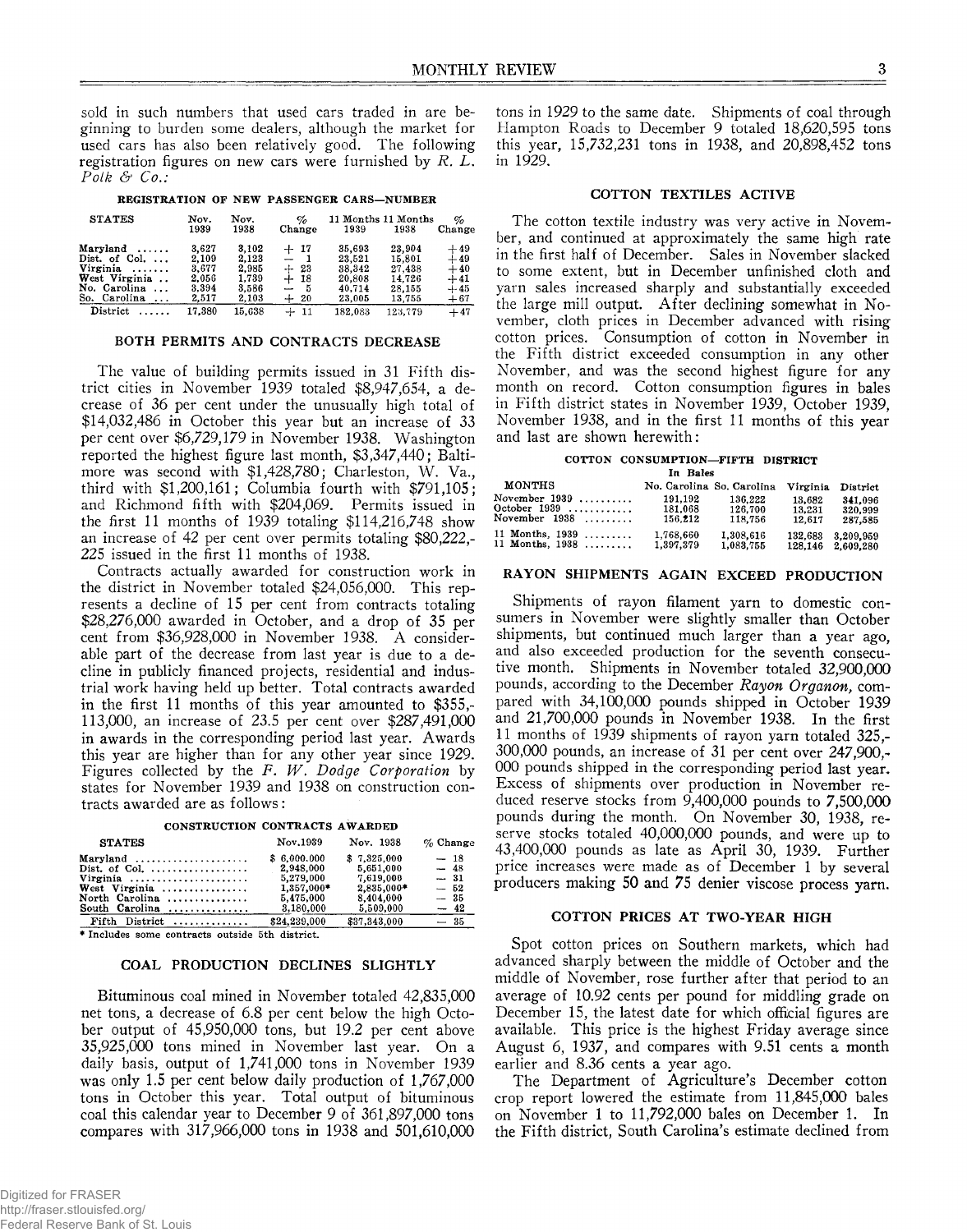895,000 bales to 870,000 bales during November, and North Carolina's prospects dropped from 475,000 bales to 455,000 bales. Virginia was unchanged with 12,000 bales.

# **COTTON CONSUMPTION AND ON HAND**

|                                                                                                                                 | (Bales)      |         |                                               |           |
|---------------------------------------------------------------------------------------------------------------------------------|--------------|---------|-----------------------------------------------|-----------|
|                                                                                                                                 | Nov.<br>1939 | 1938    | Nov. Aug. 1 to Nov. 30<br>This Year Last Year |           |
| Fifth district states:<br>$\text{Cottom}$ consumed                                                                              | 341,096      |         | 287,585 1,259,106 1,081,969                   |           |
| Cotton growing states:<br>Cotton consumed<br>Cotton on hand Nov. 30 in<br>Consuming establishments $\ldots$ 1.561,499 1.514,193 | 609,862      | 503.514 | 2.255.818 1.890.724<br>.                      |           |
| Storage & compresses  15,447,107 15,538,740                                                                                     |              |         | .                                             |           |
| United States:<br>Cotton consumed<br>Cotton on hand Nov. 30 in                                                                  | 718,721      | 596.416 | 2,659,007                                     | 2,233,081 |
| Consuming establishments  1,782,949 1,714,312<br>Storage & compresses  15.484.508 15.591.629                                    |              |         | .<br><b>Address Committee</b>                 | .<br>.    |
| Exports of cotton $\ldots \ldots \ldots \ldots$ 583.644                                                                         |              | 480.384 | 2.337.825                                     | 1.534.324 |
| Spindles active, U.S.  22,774,170 22,447,106                                                                                    |              |         | .                                             |           |

# TOBACCO SALES ABOVE SEASONAL LEVEL

The tobacco markets being closed from early in September until October 10 threw sales later in the season, and November sales in the Fifth district totaled 260,664,- 844 pounds compared with only 80,196,905 pounds sold in November last year. The average price of \$16.98 per hundred pounds last month was 7.6 per cent better than the October average of \$15.78, but was 18.2 per cent below the November 1938 average of \$20.75. Total sales this season to November 30 in the district amounted to 904,280,911 pounds, at an average of \$15.78 per hundred, compared with 651,201,439 pounds sold for \$22.96 per hundred before November 30, 1938. The total received by growers for this year's crop prior to December 1 was \$142,667,000, compared with \$149,547,000 in 1938, both figures exclusive of any special payments by the Federal Government.

| <b>STATES</b>         |             | Producers' Tobacco Sales, Pounds<br>November 1939 November 1938 | 1939    | Price per Cwt.<br>1938 | Drugs $(11)$<br>Dry Goods $(8)$                    | $+9$<br>$+16$  | $-2$<br>$-2$ |
|-----------------------|-------------|-----------------------------------------------------------------|---------|------------------------|----------------------------------------------------|----------------|--------------|
|                       |             |                                                                 |         |                        | Electrical goods $(7)$<br>Groceries $(56)$         | $+78$<br>$+$ 6 | $-2$         |
| South Carolina        | 947.392     |                                                                 | \$11.62 | $\Omega$               |                                                    |                | $\Omega$     |
| North Carolina        | 208.358.063 | 51.746.353                                                      | 17.20   | 21.02                  | Hardware $(19)$                                    | $+17$          | $-8$         |
| Virginia (Flue cured) | 50,350,071  | 27.430.448                                                      | 16.29   | 20.64                  | Indus, supplies $(12)$                             | $+31$          | $-16$        |
| (Fire cured)          | 1.009.318   | 1.020.104                                                       | 10.81   | 9.93                   | Plumbing $\&$ heating $(6)$                        | $+14$          | $-13$        |
| $District$ ,          | 260.664.844 | 80.196.905                                                      | 16.98   | 20.75                  | Paper & products $(7)$                             | $+17$          | $-8$         |
| Season through        | 904.280.911 | 651,201,439                                                     | 15.78   | 22.96                  | Tobacco & products $(7)$ .<br>Miscellaneous $(34)$ | $+$ 4<br>$+10$ | $+5$<br>$-4$ |
|                       |             |                                                                 |         |                        | $\cdots$                                           |                |              |

# TOBACCO MANUFACTURING DECLINES

Production of all types of manufactured tobacco declined in November from October, due chiefly to the shorter month. Figures for November this year and last were released by the Bureau of Internal Revenue as follows :

#### **TOBACCO PRODUCTS MANUFACTURED**

|                                      | Nov. 1939      | Nov. 1988 $\%$ Change |       |
|--------------------------------------|----------------|-----------------------|-------|
| Smoking & chewing                    |                |                       |       |
| tobacco, Pounds $\dots\dots\dots$    | 25.192.803     | 27.747.016            | $-9$  |
| Cigarettes, Number                   | 14.461.358.957 | 13.505.602.337        | $+$ 7 |
| Cigars. Number $\dots\dots\dots$     | 505,098,447    | 515,858,670           | $-2$  |
| Snuff. Pounds $\dots\dots\dots\dots$ | 3.242.896      | 3.193.290             | $+2$  |

# RETAIL AND WHOLESALE TRADE

#### **DEPARTMENT STORE TRADE**

|                                                                                                                                    | <b>Net Sales</b><br>Nov. 1939<br>comp. with<br>November<br>1938 | Net Sales<br>Jan. 1 to date<br>comp. with<br>same period<br>last vears | Nov.<br>1938                                      | Stocks<br>Nov. 30, 1939<br>comp, with<br>Oct.<br>1939 | Ratio Nov.<br>collections<br>to accounts<br>outstanding<br>Nov. 1 |
|------------------------------------------------------------------------------------------------------------------------------------|-----------------------------------------------------------------|------------------------------------------------------------------------|---------------------------------------------------|-------------------------------------------------------|-------------------------------------------------------------------|
| Richmond (3)<br>.<br>Baltimore (8)<br>Washington (6).<br>Other Cities (14)<br>District (31)                                        | $+12.5$<br>$+11.9$<br>$+9.5$<br>$+14.4$<br>$+11.1$              | 4.0<br>$+ 3.6$<br>$+ 5.0$<br>$+ 5.1$<br>$+4.4$                         | 6.3<br>┿<br>3.0<br>∔<br>8.5<br>$+13.3$<br>$+ 6.7$ | $+5.1$<br>$+$ $^{5.1}_{7.7}$<br>$+16.1$<br>$+7.3$     | 35.0<br>33.6<br>30.3<br>30.9<br>32.0                              |
| Same stores by states,<br>with 26 stores added:<br>Virginia $(13)$<br>West Va. $(10)$<br>No. Carolina (8).<br>So. Carolina<br>(12) | $+12.8$<br>$+13.5$<br>$+8.8$<br>$+12.2$                         | -4.4<br>$+4.3$<br>$+4.8$<br>$+10.1$                                    | .<br>$\cdots$<br>$\cdots$<br>.                    | .<br>$\ddotsc$<br><br>$\cdots$                        | $\cdots$<br>$\cdots$<br>$\cdots$<br>$\cdots$                      |

#### **RETAIL FURNITURE SALES**

| <b>STATES</b>                                                                                                                                           |                                                 | $\%$ Change in Sales, November and 11 Months 1939<br>Compared with Compared with<br>Nov. 1938 11 Months 1938 |
|---------------------------------------------------------------------------------------------------------------------------------------------------------|-------------------------------------------------|--------------------------------------------------------------------------------------------------------------|
| Maryland. 10 stores<br>Dist. of Col., 7 stores<br>Virginia, $9$ stores<br>North Carolina, 3 stores<br>South Carolina, 7 stores<br>District, $36$ stores | $+19\n+8\n-4$<br>$\substack{+48 \\ +43 \\ +17}$ |                                                                                                              |
| Individual Cities:<br>Baltimore, 10 stores<br>Columbia, $3$ stores<br>Richmond, $4$ stores<br>Washington, 7 stores                                      | $^{+19}_{+56}$<br>$-15$<br>$+8$                 | $+9$<br>$+1$<br>$-1$                                                                                         |

### WHOLESALE TRADE, 178 FIRMS

| <b>LINES</b>               | Nov.<br>1938 | Net Sales<br>November 1939<br>compared with<br>Oct.<br>1939 | Nov. 30 Oct. 31<br>1938 | $\operatorname{Stocks}$<br>Nov. 30, 1939<br>compared with<br>1939 | Ratio Nov.<br>collections<br>to accounts<br>outstanding<br>Nov. 1 |
|----------------------------|--------------|-------------------------------------------------------------|-------------------------|-------------------------------------------------------------------|-------------------------------------------------------------------|
| Auto supplies $(7)$ ,      | $+2$         |                                                             |                         |                                                                   | 66                                                                |
| Shoes $(4)$                | $+24$        |                                                             | 5                       |                                                                   | 59                                                                |
| Drugs $(11)$               | $+9$         |                                                             | 2                       |                                                                   | 75                                                                |
| Dry Goods $(8)$            | $+16$        |                                                             | 0                       | $-4$                                                              | 44                                                                |
| Electrical goods $(7)$     | $+78$        | $-27$<br>$-2$<br>$-2$<br>$-2$<br>$-2$                       | $+47$                   | $+8$                                                              | 75                                                                |
| Groceries $(56)$           | $+6$         | $\bf{0}$                                                    | - 6                     | $\mathbf{2}$                                                      | 91                                                                |
| Hardware $(19)$            | $+17$        | $-8$                                                        | $+12$                   | $+1$                                                              | 48                                                                |
| Indus, supplies $(12)$ ,   | $+31$        | $-16$                                                       | $+14$                   | $-2$                                                              | 73                                                                |
| Plumbing & heating $(6)$   | $+14$        | $-13$                                                       | - 5                     | $-2$                                                              | 53                                                                |
| Paper & products $(7)$     | $+17$        | $-8$                                                        | $-3$                    |                                                                   | 72                                                                |
| Tobacco & products $(7)$ . | $+$ 4        | $+5$                                                        | $\ddot{\bullet}$        |                                                                   | 80                                                                |
| Miscellaneous $(34)$       | $+10$        | $-4$                                                        | $+17$                   |                                                                   | 59                                                                |
| District Totals (178).     | $+16$        | $-6$                                                        | $+12$                   |                                                                   | 63                                                                |

# FIFTH DISTRICT CROPS

In the January 31, 1940, issue of the Monthly Review we shall publish a table showing final 1939 crop yields for the several states in the Fifth Federal Reserve district, in comparison with corresponding figures for some earlier periods.

(Compiled December 21, 1939)